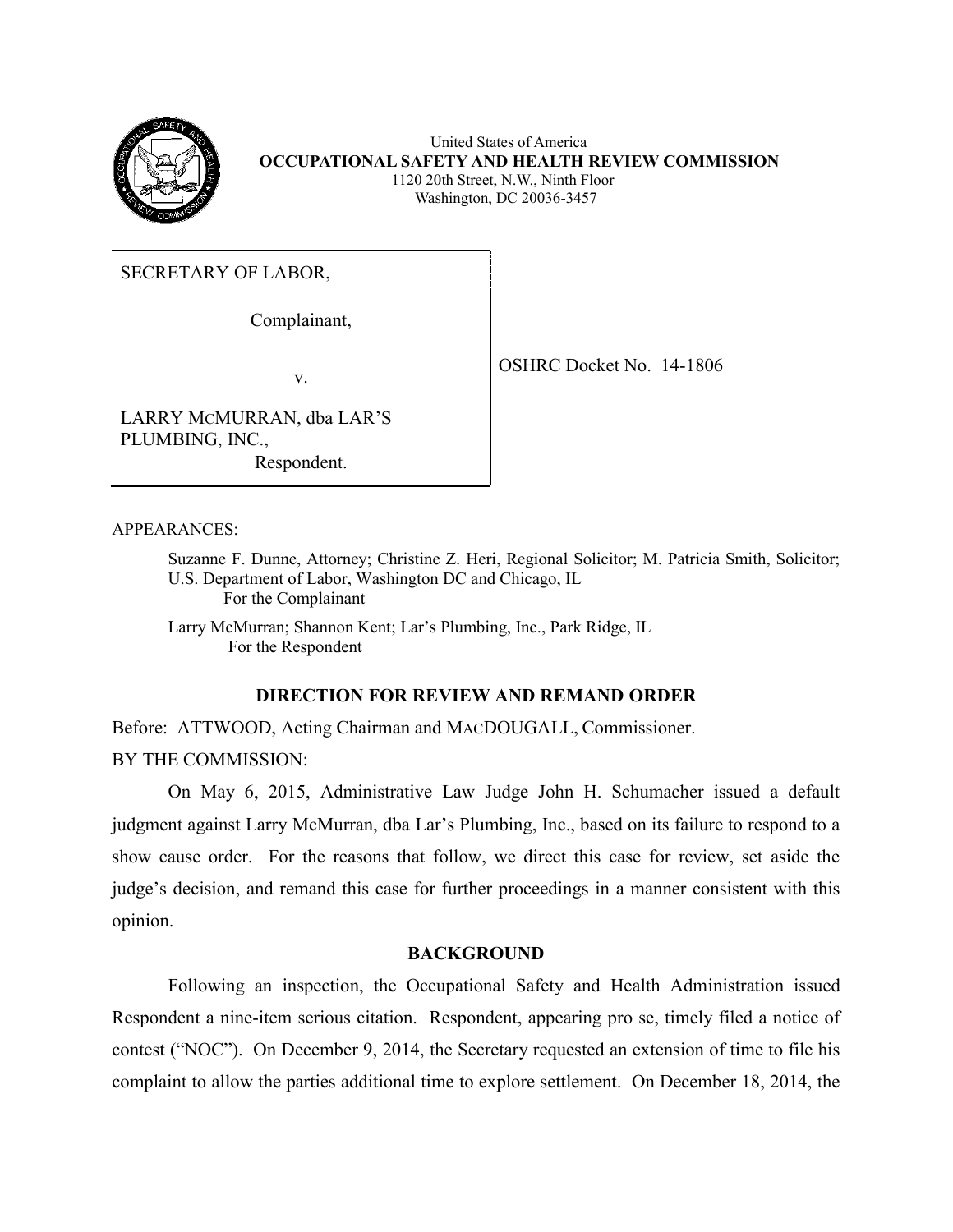Secretary's counsel sent Respondent copies of a Stipulation and Settlement Agreement, with instructions to sign, then return the agreement to the Solicitor of Labor's Chicago office. According to the Secretary's correspondence, the agreement reduced the citation's total proposed penalty amount from \$12,400 to \$3,640. Upon receiving notification of the pending settlement, the judge issued an order on December 30, 2014, cancelling a previously scheduled teleconference and giving the parties until January 30, 2015, to file the signed agreement.

On March 24, 2015, after the Secretary advised the judge that Respondent had not yet finalized the agreement and could not be reached by phone, the judge issued Respondent an Order to Show Cause for Failure to File Settlement Agreement requiring a response within ten days of the issuance of the order. In the show cause order, which was sent by certified mail with return receipt requested, the judge directed Respondent to explain its failure to: (1) "participate with the [Secretary's counsel] in finalizing a previously-agreed to settlement agreement," (2) respond to the Secretary's counsel's telephone messages, and (3) advise the judge of any changes to its business telephone number. *See* 29 C.F.R. § 2200.6 (requiring any change in contact information be communicated to the Commission); 29 C.F.R. § 2200.101(a) and 101(d) (setting forth default procedure for a party's failure to proceed and requirement that show cause order be served by certified mail, return receipt requested). The judge received the signed return receipt for the show cause order on April 3, 2015, showing a March 30, 2015, delivery date and an illegible signature.

On May 6, 2015, having received no response to the show cause order from the Respondent, the judge issued a decision vacating the NOC and affirming the citation together with the \$12,400 total proposed penalty. The case was docketed with the Commission and on May 23, 2015, Shannon Kent, the daughter of Respondent's owner, sent the Commission a letter along with copies of two cancelled checks made payable to and stamped received by OSHA. In the letter, which she addresses to the "OSHA Review Board," Ms. Kent thanks the Commission for "taking a look at this [case] and . . . plea[ds] for you to mak[e] the amount owed back to \$3640.00." *See* 29 C.F.R. § 2200.91(b) (procedures for filing petition for discretionary review).

#### **DISCUSSION**

"Whether dismissal is appropriate in any situation depends on whether a party's behavior demonstrates contumacy, whether the other party was prejudiced, and whether other aggravating circumstances were present." *Caterpillar, Inc.*, 17 BNA OSHC 1507, 1509, 1995-97 CCH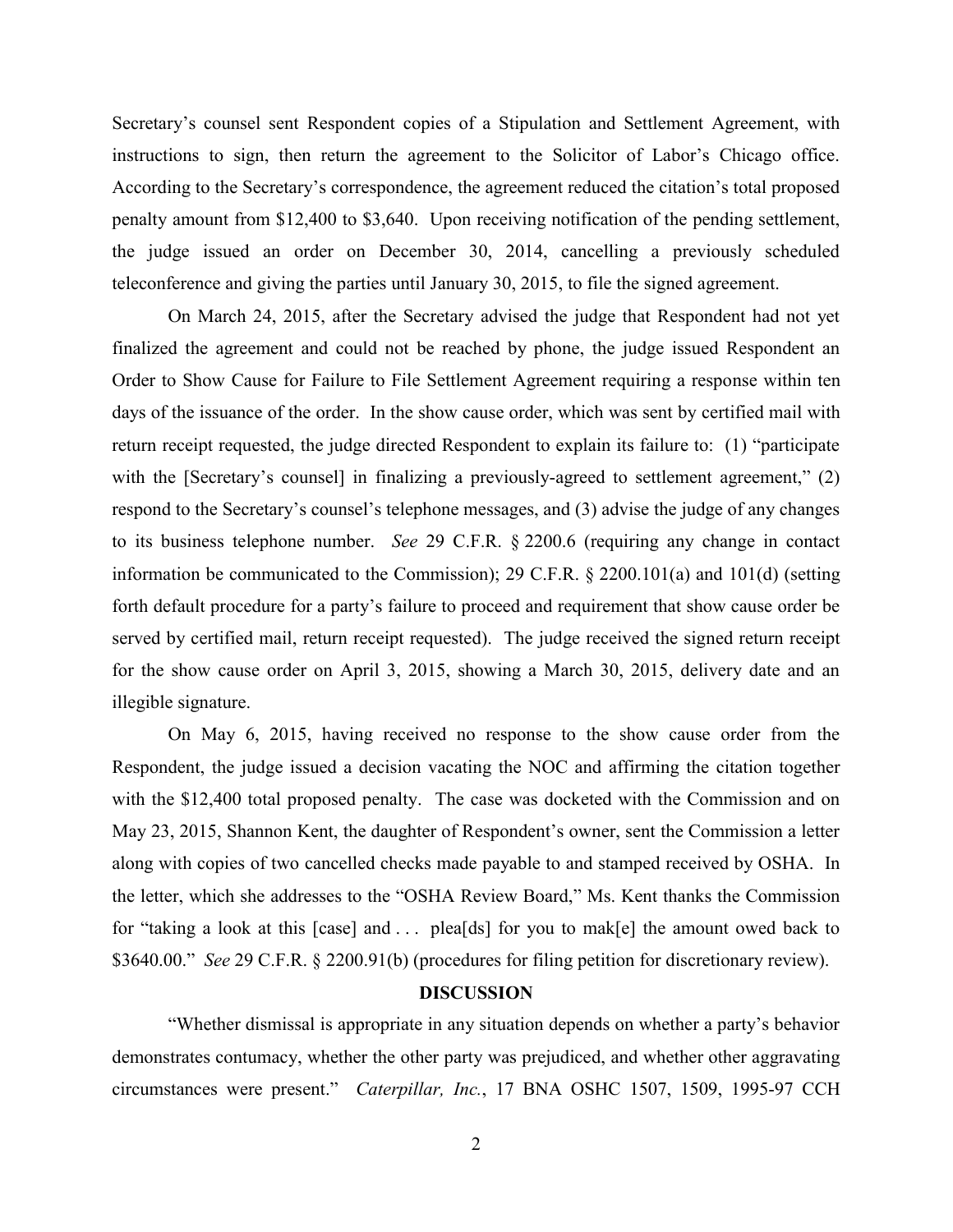OSHD ¶ 30,972, p. 43,156 (No. 94-347, 1996) (citations omitted). Here, the judge found that Respondent's actions "demonstrate either that it has abandoned this case or that it treats the Commission's Rules . . . with disdain." In her letter to the Commission, however, Ms. Kent asserts that: (1) she "followed everything that [she] was instructed to do and sent all the required documents that OSHA requested"; (2) "we have been faithful in making payments totaling \$2000.00 up to this point"; and (3) the owner of the company has specified medical conditions, which she suggests have impeded his ability to attend to administrative matters, such as those at issue here.

Ms. Kent does not indicate to which OSHA office she sent "the required documents." It is therefore possible that rather than sending them to the Solicitor of Labor's Chicago office in accordance with the Secretary's instructions, she may have erroneously sent them to the OSHA office in Des Plaines, Illinois, where she submitted the two checks. These checks reflect payments to OSHA of \$1,000 each on January 13, 2015, and April 20, 2015, which suggests Respondent was complying with the terms of the pending settlement agreement and thus did not intend to abandon this case. Although Respondent failed to avail itself of the opportunity afforded by the show cause order to present this information to the judge prior to his default decision, we are mindful of Ms. Kent's assertions regarding the owner's medical conditions. In addition, we note that the Secretary has never claimed he was prejudiced by Respondent's alleged failure to timely file the settlement documents or respond to the show cause order.

Under these circumstances, of which the judge was not aware when he issued his decision, we conclude that a sanction of dismissal is not appropriate. *See WR Exterior Design Construction, Inc.*, 22 BNA OSHC 1391, 1392, 2004-09 CCH OSHD ¶ 33,006, p. 54,232 (No. 08-0474, 2008) (citing *Samuel Filisko*, 20 BNA OSHC 2204, 2206, 2005 CCH OSHD ¶ 32,855, p. 52,962-63 (No. 04-1465, 2005) ("[L]ate filing alone without evidence of prejudice, contumacious conduct and/or a pattern of disregard for Commission rules would not be a basis for dismissing this case.")); *see also Merchant's Masonry Inc.,* 18 BNA OSHC 1936, 1937, 1999 CCH OSHD ¶ 31,931, p. 47,369 (No. 99-0189, 1999) (stating that the Commission has allowed remand where a small pro se employer makes some factual claims that might justify remand).

Accordingly, we direct this case for review, set aside the judge's decision, and remand this case to the judge for further proceedings. *See* 29 C.F.R. § 2200.90(b)(3) (relief from default); 29 C.F.R. § 2200.101(b) (motion to set aside sanctions). On remand, we instruct the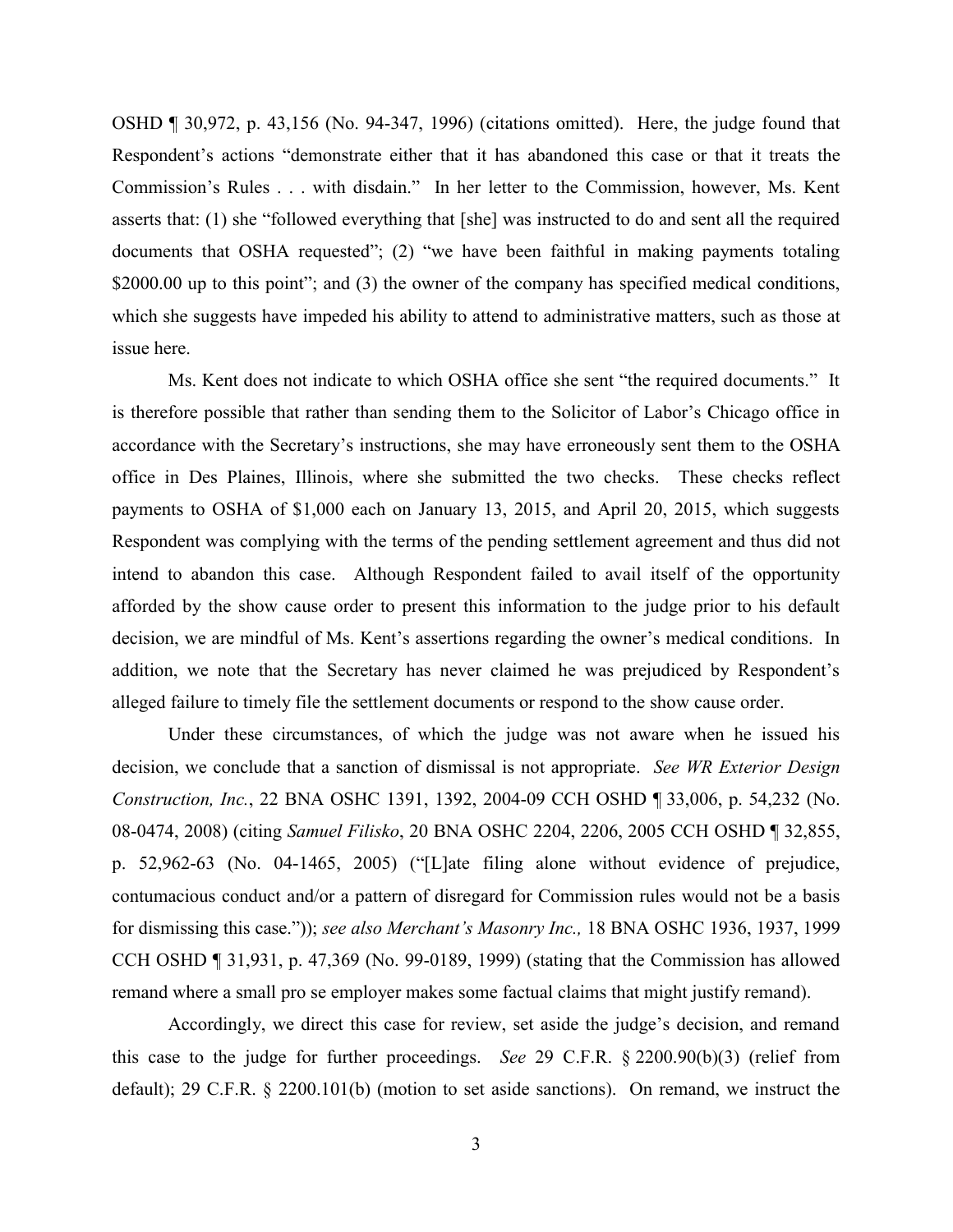judge to allow the parties an opportunity to present any relevant evidence regarding the claims in Ms. Kent's May 23, 2015 letter to the Commission, including evidence that a signed copy of the settlement agreement was among those documents that Respondent asserts were signed and "sent $"$ <sup>1</sup>

SO ORDERED.

 $\sqrt{s}$ /s/

Cynthia L. Attwood Acting Chairman

Dated: June 5, 2015 Commissioner

/s/ Heather L. MacDougall

<sup>&</sup>lt;sup>1</sup> If the judge determines that the settlement documents were either not sent to the Secretary or are no longer in Respondent's possession, he may choose to instruct the Secretary to provide another copy of the agreement to Respondent, and afford the parties an opportunity to finalize the agreement and submit it (along with any other required documents) to the judge for approval. The judge may also consider verifying with the Secretary that the two payments purportedly made by Respondent were received and accepted by OSHA and if so, reflect that fact in any order approving the settlement.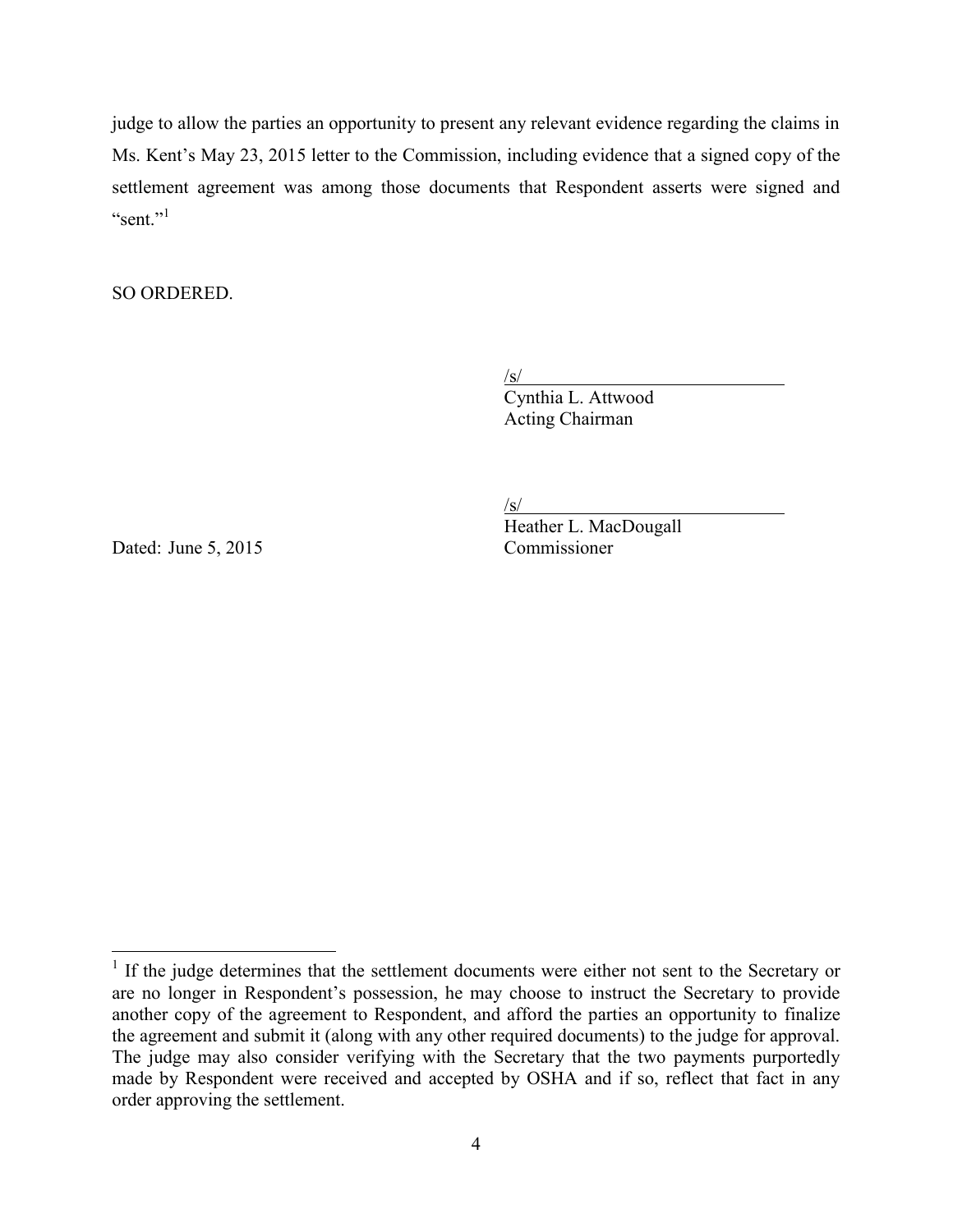

 United States of America **OCCUPATIONAL SAFETY AND HEALTH REVIEW COMMISSION** 721  $19<sup>th</sup>$  Street, Room 407 Denver, Colorado 80202

Phone: (303) 844-3409 Fax: (303) 844-3759

# SECRETARY OF LABOR, Complainant,

v.

OSHRC Docket No.: 14-1806

LARRY MCMURRAN, dba LAR'S PLUMBING, INC., Respondent.

*DECISION AND ORDER OF DEFAULT FOR FAILURE TO SHOW CAUSE* 

On March 24, 2015**,** the undersigned issued an Order to Show Cause and ordered Respondent to show cause within 10 days of the date of the order**,** (1) why it had failed to participate with the Solicitor of Labor in finalizing a previously-agreed to settlement agreement in the abovestyled case; (2) why it failed to return multiple phone calls from Complainant's representative, and (3) why it failed to keep the Court advised of any changes to its business telephone number.

Respondent was advised that failure to comply with the Order to Show Cause would result in the dismissal of its Notice of Contest, the affirming of the citation, and the assessing of the proposed penalties without a hearing. The Order to Show Cause was sent by first class certified mail, return receipt requested. The return receipt card that accompanied the certified mail was returned to the Commission on April 3, 2015, with a signature and receipt date of March 30, 2015.

The record in this case reveals that Respondent has failed to reply to the Order to Show Cause. Respondent's actions demonstrate either that it has abandoned this case or that it treats the Commission's Rules of Procedure ("Rules") with disdain. This cannot be countenanced, as it seriously impedes the administration of justice.

Rule 101(a) of the Commission's Rules, 29 C.F.R. 2200.101(a), provides in pertinent part as follows:

*Sanctions.* When any party has failed to plead or otherwise proceed as provided by these rules or as required by the … Judge, he may be declared to be in default … on the initiative of the … Judge, after having been afforded an opportunity to show cause why